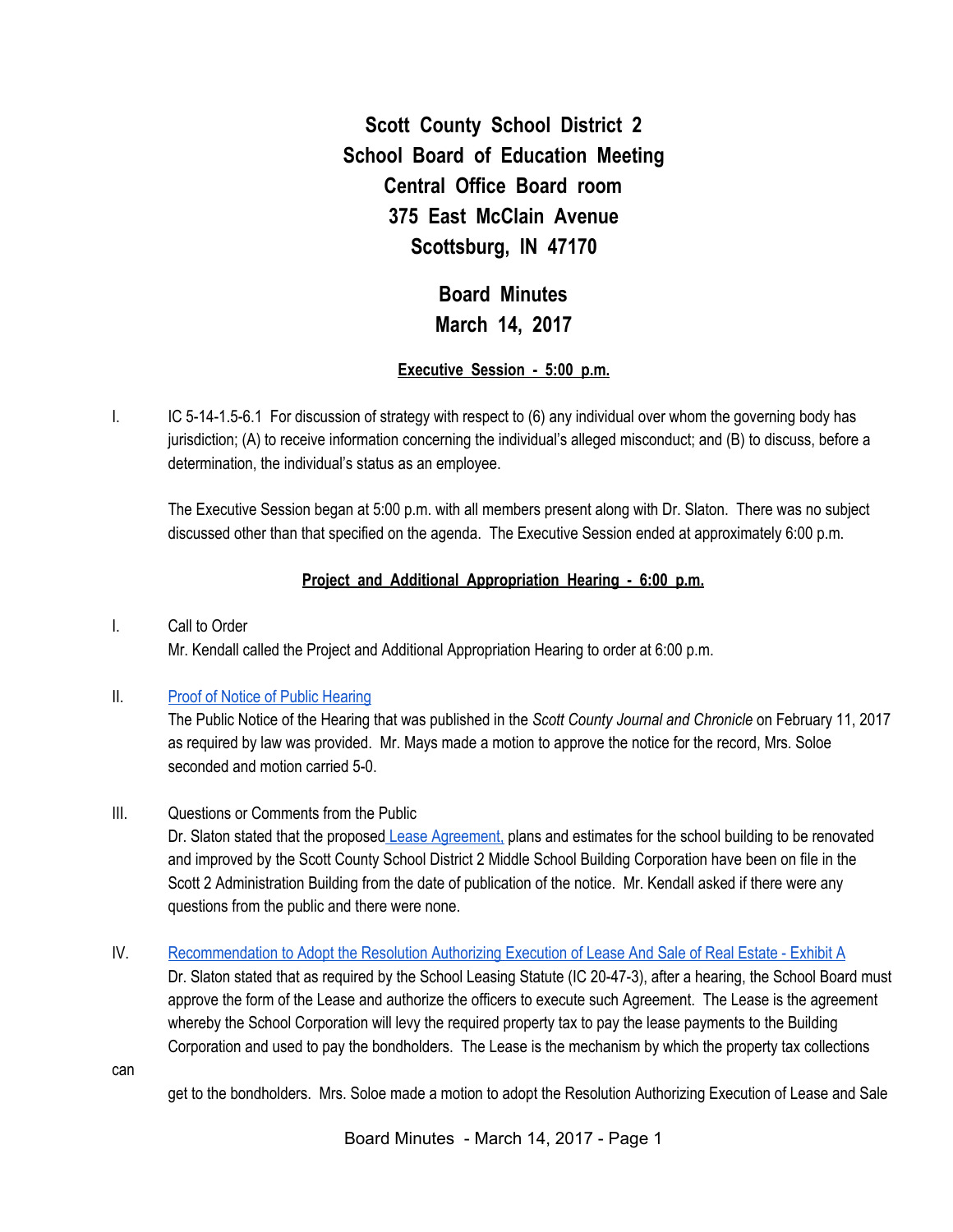of Real Estate, seconded by Mr. Mays. Motion carried 5-0.

# V. Proof of Notice of Additional [Appropriations](https://drive.google.com/file/d/0BxXvxnGh3EX1UzBTc0pQVk5fRWgyd1ZOWmZCdkUtbDlIYkJN/view) Hearing

The Public Notice of the Additional Appropriation Hearing was published in the *Scott County Journal and Chronicle* on February 25, 2017 and March 4, 2017 as required by law. Mr. Mays made a motion to approve the notice for the record, Mrs. Soloe seconded and motion carried 5-0.

## VI. Questions or Comments from the Public

Dr. Slaton stated that the meeting was open for public comment on the additional appropriation not to exceed \$2,000,000 for the purpose of the renovation of and improvements to Scottsburg High School, including the roof and site improvements. There were no questions or comments.

## VII. [Recommendation](https://drive.google.com/file/d/0BxXvxnGh3EX1T21JRjlWUm5aUDBIZlZKNDVsMjFRcU5ydWJJ/view) to Adopt Additional Appropriation Resolution - Exhibit B

Dr. Slaton stated that the Recommendation to Adopt Additional Appropriation Resolution outlines the appropriation of funds received for the sale of real estate and specifies that the funds will be placed in a School Corporation construction account, separate from all other school corporation funds until the project is complete. Mr. Mays made a motion to adopt the resolution, seconded by Mrs. Soloe. Motion carried 5-0.

## VIII. [Recommendation](https://drive.google.com/file/d/0BxXvxnGh3EX1eG82TTRGN2NzcFVMYVhKbURZdE9mMUYtUlJn/view) to Adopt Resolution Assigning Construction Bids, Once Received - Exhibit C

Dr. Slaton explained that the Building Corporation will own the Scottsburg High School building and will be the issuer of the bonds. The bond proceeds will be held by the trustee bank and will be used to pay the contractors for the work done on the building. As a result, the construction contracts will need to be with the Building Corporation because the Building Corporation will hold the money to pay the contractors. The School Corporation receives the bids and/or contracts and awards the bids and/or contracts under State law, but then assigns those bids and/or contracts to the Building Corporation. Mrs. Soloe made a motion to adopt the Resolution Assigning Construction Bids. Mrs. Roberts seconded and motion carried 5-0.

# IX. [Recommendation](https://drive.google.com/file/d/0BxXvxnGh3EX1cHc0em1WVEVuU1F1dlliQUNDRUNZSUdsQURJ/view) to Adopt Resolution Approving First Supplement to Master Continuing Disclosure Undertaking - [Exhibit](https://drive.google.com/file/d/0BxXvxnGh3EX1cHc0em1WVEVuU1F1dlliQUNDRUNZSUdsQURJ/view) D

The Securities and Exchange Commission requires that a school corporation enter into a Master Continuing Disclosure Undertaking before it issues bonds. Scott County School District 2 has previously entered into this type of agreement which requires that the Corporation agree to timely provide certain financial information to the SEC's EMMA database and provide notice of any material events. Mrs. Soloe made a motion to adopt the Resolution Approving First Supplement to Master Continuing Disclosure Undertaking. Mr. Mays seconded and motion carried 5-0.

## X. Adjourn

Mr. Mays made a motion to adjourn the hearing at 6:07 p.m. Mrs. Roberts seconded and motion carried 5-0.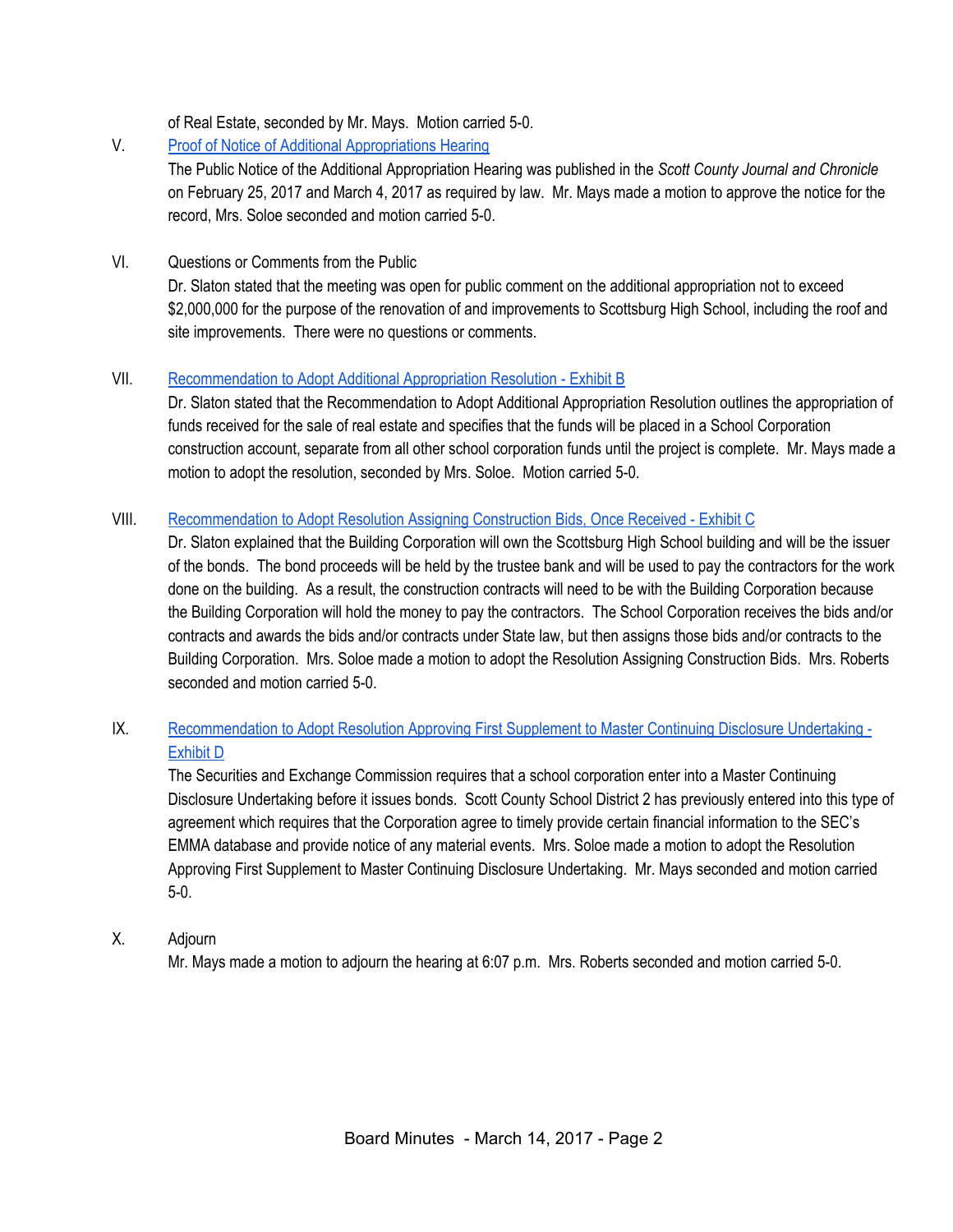# **Regular Board Meeting - Immediately following the Project and Additional Appropriation Hearing.**

- I. Call to Order Mr. Kendall called the regular meeting to order at 6:07 p.m.
- II. Pledge of Allegiance
- III. Recognition of Visitors

## IV. Superintendent's Report

A. Mitchell Meagher Academic All State

Dr. Slaton announced that SHS Senior Mitchell Meagher was named to the Academic All State Basketball Team, HBCA All Star Team and Mid-Southern Conference. He congratulated Mitchell for receiving these honors and for his achievements during his basketball career at Scott 2.

B. ISTEP [Presentations](https://docs.google.com/presentation/d/1r1i_4oFcgrTswfZoJHhmm6BaTg1B0Hb6XFa3Xx0bwJk/edit#slide=id.p) - LES & SES

Dr. Slaton welcomed LES Principal South and SES Principal Yost who presented their schools' performance domains, growth domains, and overall summaries which were calculated to assign the ISTEP+ School Letter Grades. Both schools received a grade of B. They discussed strategies and data they are using for improvement. Dr. Slaton thanked the principals for their presentation and thanked Director of Elementary Education Rose for his leadership and guidance.

V. Consideration of Modification to the Agenda and Approval

Dr. Slaton asked permission to add: 1) a third band uniform quote that was received after the agenda was shared; 2) Resignation of Dewayne Lord as JES 5.5 Hour Custodian; 3) Permission to post JES 5.5 Hour Custodian; 4) Permission to Remove the JES Floor Quotes; and 5) Permission to add the purchase of an SHS Pole Vault Pit. Mrs. Soloe made a motion to approve the agenda with these modifications. Mr. Mays seconded and motion carried 5-0.

# VI. Consideration of Board Minutes

Mrs. Soloe made a motion to approve minutes from the [February](https://docs.google.com/document/d/1Mx77mUMZmrzDI-lsUefArbsZb2zMoKN6r_kDNeFDLFE/edit) 28, 2017 Board Meeting as presented. Mr. Mays seconded and motion carried 5-0.

# VII. Financial Considerations

- A. [Expenditure](https://drive.google.com/file/d/0BxXvxnGh3EX1RWhmX1F6eEdqVnhwMV9RM2hxSnBtSmRXV0Jr/view) Summary
- B. Payroll Claims [March](https://drive.google.com/file/d/0BxXvxnGh3EX1S3dkMEJKbXJSTTZzY1lOOWRFcDJ4YlFUZGNF/view) 9, 2017
- C. Regular Claims
	- 1. [February](https://drive.google.com/file/d/0BxXvxnGh3EX1VmpRSHN6Vm9rNjhSeGE5OXZtbllEMHE5U3BJ/view) 20-24, 2017
	- 2. [February](https://drive.google.com/file/d/0BxXvxnGh3EX1eEs3YWNaQU5WM0thMjltTTZ2VjZ4Si1jS0g4/view) 27-28, 2017
	- 3. [March](https://drive.google.com/file/d/0BxXvxnGh3EX1a1FkeG9zMHJiUWtLY21sRjhrWjc1ektQMkMw/view) 14, 2017

Mrs. Roberts made a motion to approve all claims. Mr. Mays seconded and motion carried 5-0.

D.. Permission to Prewrite Claims through 3-31-17 Mrs. Roberts made a motion to approve pre-writing claims through March 31, 2017. Mr. Mays seconded and motion carried 5-0.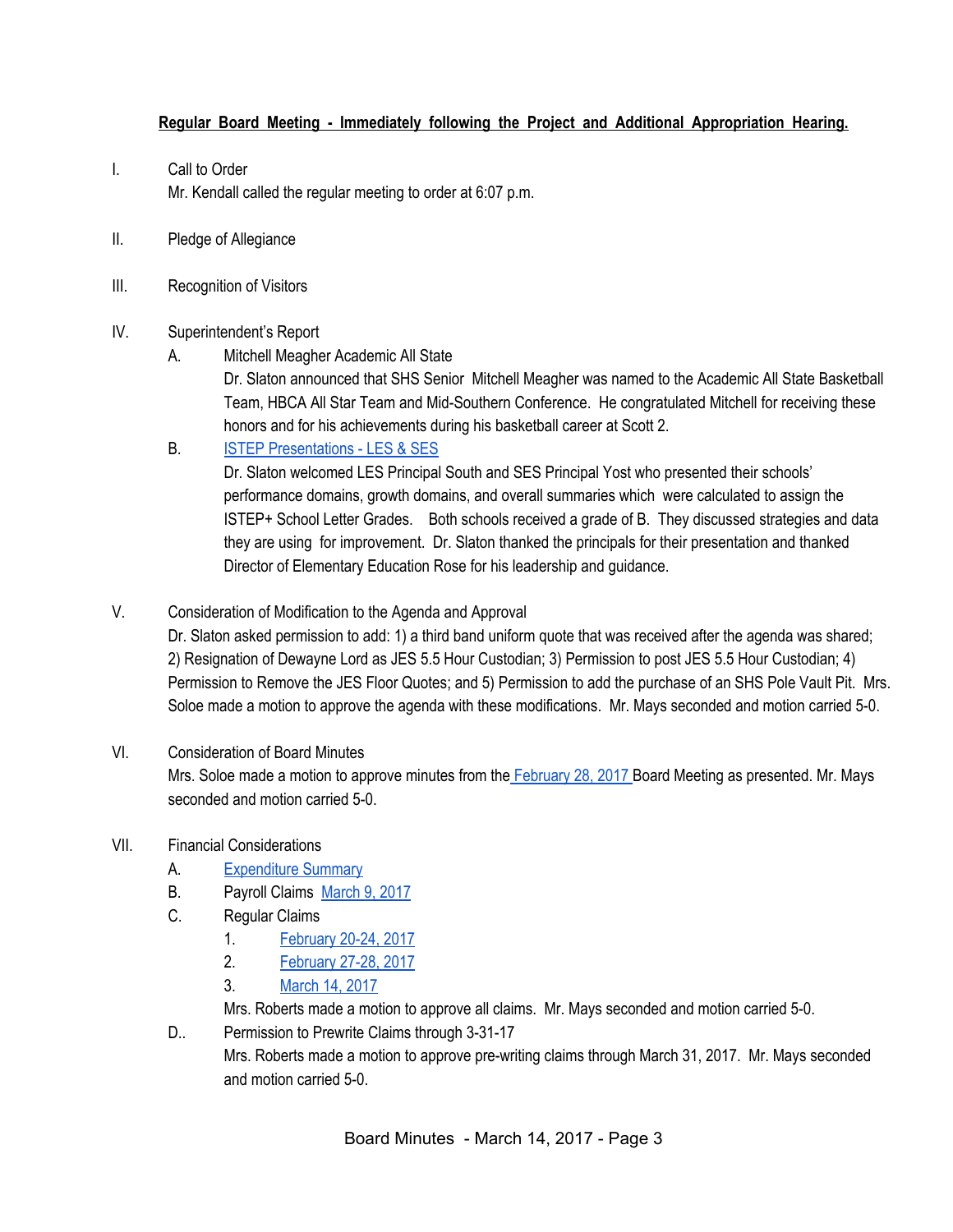# E. Monthly [Financial](https://drive.google.com/file/d/0BxXvxnGh3EX1dC1OcGRXSHU0V2paOWxfVF9FbnR4TU5UWDl3/view) Report 2-28-17

Ms. Sparkman provided the February Financial Report. Mrs. Roberts asked if the Board could get a summary of capital that is spent at each school (CPF) with a comparison of what was budgeted. Ms. Sparkman will add this information to the report but reminded the Board that some ongoing operational costs are also paid through building CPF and the principals do not have control of that portion of the funds.

- F. Bank [Reconciliation](https://drive.google.com/file/d/0BxXvxnGh3EX1OGRGWTFWUjNGc0MzcEk1Sjg3MnZCQ09YYWc0/view) Summary 2-17.
- G. Financial Advisor Services 2017 [Refunding](https://drive.google.com/file/d/0BxXvxnGh3EX1bDU3cWdINXN1VGh0WnhFSGpWNWxVaVozODE4/view) & New Money Bond Issues

Mr. Mays made a motion to approve the services of Mike Therber for both the SMS Refunding and the SHS Roof Project at a cost not to exceed \$32,000. Normally the cost is \$19,000 per Bond Issuance/Project but Therber & Brock have agreed to do both at a lower cost since both are closing in 2017. Mr. Mays made a motion to approve, seconded by

Mrs. Soloe. Motion carried 5-0.

- H. Permission to Renew West [Interactive](https://drive.google.com/file/d/0BxXvxnGh3EX1ZjJPc3lZSW9jRHJVUlg3dl9IUFVjaGE2eWw4/view) Services Corp \$8,137.50 Mr. Moore made a motion to approve renewal of West Interactive Services as District web hosting and safe mail provider. Mrs. Soloe seconded and motion carried 5-0.
- I. Permission to Accept/Award Quotes LES Carpet/Tile
	- 1. LES Classroom Flooring (2 rooms) **tabled**
		- a. Rick & Jeff's Floor [Coverings](https://drive.google.com/file/d/0BxXvxnGh3EX1U2VIRGx2YzdCSVU4NU0zMGhtVjZJN2s4TDNV/view) \$6,870.43
		- b. Ace Carpet & Flooring [\\$8,773.35](https://drive.google.com/file/d/0BxXvxnGh3EX1MFA4VkV1eEcwRTRSeGRvZDVPemRnbTNvbGw4/view)
		- c. Carpet 1 No Quote

Mr. Riley provided quotes for carpet replacement in two classrooms at LES. Mrs. Soloe made a motion to accept the quotes, seconded by Mr. Mays. Motion to accept carried 5-0. Mr. Moore questioned why they were replacing carpet rather than using tile which is cheaper and lasts longer. Mr. Riley stated that it was the preference of the teachers. There was discussion about how many other rooms in the district had carpet vs tile. The Board asked to see the quotes for the tile before making a decision. Mr. Riley stated that he would like to do this work over Spring Break and he had quotes for the tile in his office and could provide them to the Board. Mrs. Soloe made a motion to table until later in the meeting, seconded by Mr. Mays. Motion carried 5-0.

- 2. JES Cafegymatorium Floor **removed 3-14-17**
- 3. Band Uniforms
	- a. The [Bandmans](https://drive.google.com/file/d/0BxXvxnGh3EX1MHdHQkZWeEdMN2UtLWxnLTl2T2F6WUpYbGVj/view) Company- \$79,984.26
	- b. Stanbury [Uniforms-](https://drive.google.com/file/d/0BxXvxnGh3EX1dXhyZ2xPNXlHNTNKN2ViUFBhSnNYNm5iRGpZ/view) \$77,500
	- c. [Midwest](https://drive.google.com/file/d/0BxXvxnGh3EX1SDFQZmxsV2o2S3VUMnFvS01nYTNFSjY1VmtZ/view) Band \$78,120 **added 3-14-17**

Mr. Johnston provided quotes for band uniforms per the 2017 Budget. It was noted that the Band Boosters are responsible to pay half and the school district is to pay half. Mr. Mays made a motion to accept quotes, Mrs. Roberts seconded and motion carried 5-0. The recommendation was to award the bid to Stanbury Uniforms for a total cost to the district of \$38,750. Mrs. Soloe made a motion to carry, seconded by Mr. Moore. Motion carried 5-0.

## J. [Consideration](https://drive.google.com/file/d/0BxXvxnGh3EX1MHRzOTAwb3Q1bjlLWi1NSmVzY0ZtV0pWVWxV/view) of Professional Leave Cost Overage

JES teacher Linda Nicholson asked for reimbursement of \$105.15 more than what was originally approved for her to attend the Focus on Inclusion Conference in Indianapolis in February. The bill for the hotel was more than estimated. Mrs. Roberts made a motion to approve seconded by Mrs. Soloe. Motion to reimburse carried 5-0.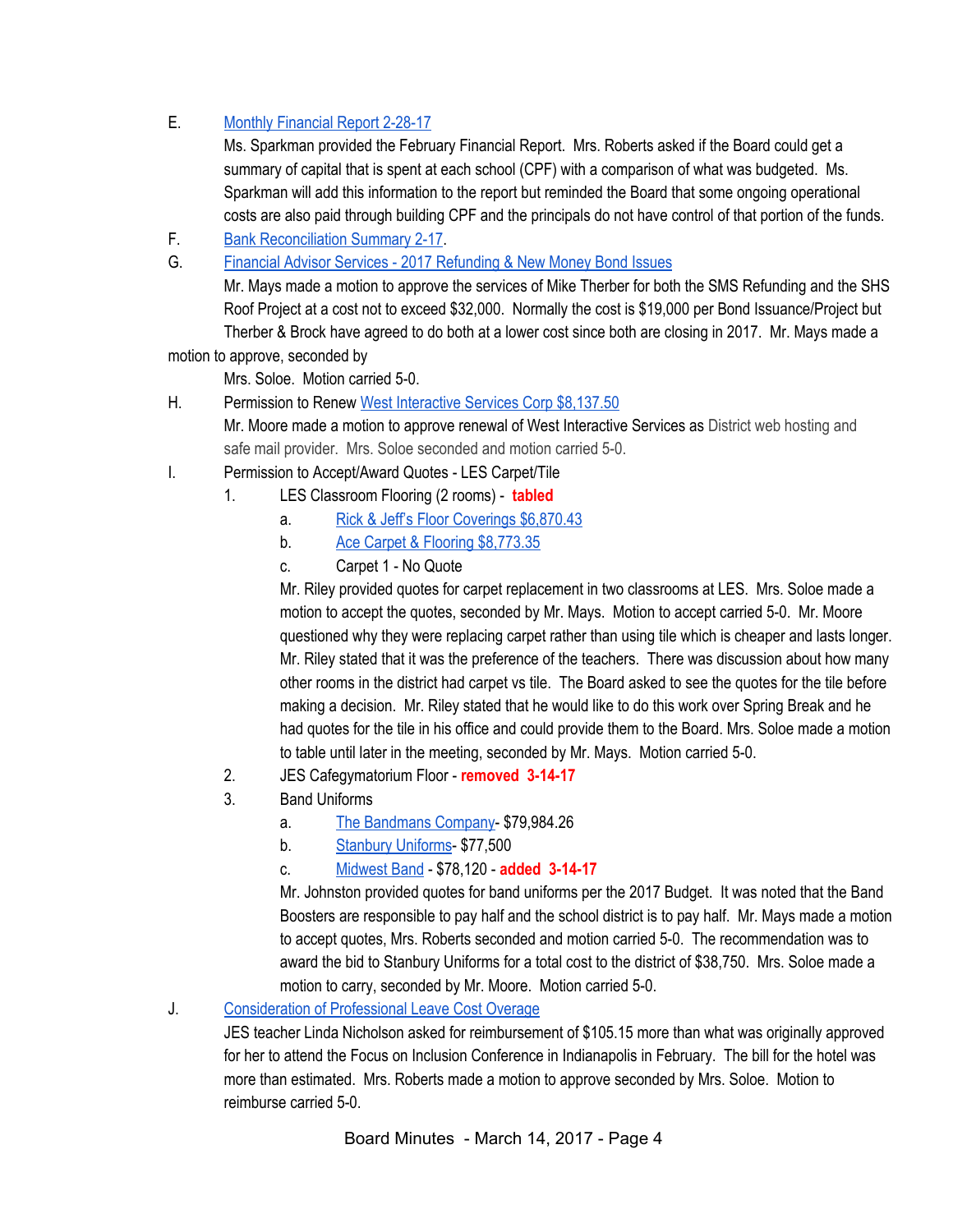# K. Bridge [Analysis](https://drive.google.com/file/d/0BxXvxnGh3EX1YVdGNjBfN2psbmgzOUJJVlFxVGx3dVNkMVJN/view)

#### Rainy Day Transfer [Resolution](https://drive.google.com/file/d/0BxXvxnGh3EX1YktRcWNBaEpCTVpLM1hEOXlCWVNwel82eGdn/view) and Policy

Dr. Slaton pointed out that based upon the most recent survey of anticipated retirees, the District will be very close (within \$36,927) to funding the bridge benefit liability for retirees up to the end of the current teacher contract. If more than those anticipated retire (an additional 7 that are eligible), there would be a shortfall totaling over \$600,000. He stated that currently \$75,000 annually is being transferred to the Rainy Day Fund and his recommendation would be to increase that amount to a maximum of \$150,000 annually to cover the deficit if more retire than anticipated by 2019. Ms. Sparkman stated that \$150,000 would be the maximum amount based upon whether the CPF, Transportation and/or Bus Replacement could handle the transfer. This bridge analysis would be updated each year to see where the balance stands. Ms. Sparkman plans to submit a resolution to that effect at the April Board meeting. Mr. Moore wanted to be sure that employees understand that the District will honor the bridge through 2019 per the contract. Mr. Kendall added that it had been discussed in the past and if necessary, the land on Boatman Road could also be sold to help.

#### L. 2017 [Budget](https://drive.google.com/file/d/0BxXvxnGh3EX1enNfX3BMUnl6U2V2S2c5b1NVUks5N1lGWjdV/view)

Ms. Sparkman announced that the final 1782 for 2017 had been received from the Department of Local Government Finance and the tax rate is 1.1084 compared to 1.1476 last year, or a decrease of almost \$.04. The District has permission to spend at least the same amount as last year with the exception of CPF.

There was discussion about reallocating the middle school CPF money since everything for SMS is coming out of the bond. The Board specified that from this point forward, until the bond is depleted, the middle school CPF is frozen (except for operating related costs). Those funds will be used as needed for other school's in the District. Ms. Sparkman explained that in order to do that there would need to be a hearing and DLGF approval, which is usually not a problem. The Board asked Ms. Sparkman to provide them with a report of where they stand on each school's CPF money to date. The Board also specified that the \$5,000 spending limit will not include the bond issue, therefore, any expenditure from the SMS bond must be approved by the Board regardless of the amount. The Board agreed that the notification by email on items requiring immediate attention was acceptable.

## M. [Presentation](https://drive.google.com/file/d/0BxXvxnGh3EX1VU9xb0dJdEQxQVNXRkF1eGg4bi0tOXFUbHc0/view) on Naming Rights' of Warrior Field

Coach Mullins thanked the Board for approving funding for new bleachers and press box. He and Athletic Director Lowry shared their plan to pursue corporate sponsorships for the naming rights to Warrior Field (SMS & SHS Football) stating that it was a great time to move in this direction due to the interest in the new program and the improvements to the venue. They would like to give use these funds to offset the cost of the new bleachers and press box. They asked permission to meet with area industries and advertise this opportunity in the newspaper, on social media, and possibly on the radio.

Ms. Sparkman questioned where this money would be designated to go and it was determined that it should go towards repayment of the bond. She also stated that a dollar amount and/or time frame of how long this money would be designated towards bond repayment should be determined along with whether the football program would continue to be separate from other athletics. The consensus was that determination about when the football program would cease to be separate would be made after the first varsity season per the original plan. An amount and/or time frame on the funds would wait until they see if there is interest in this type of sponsorships.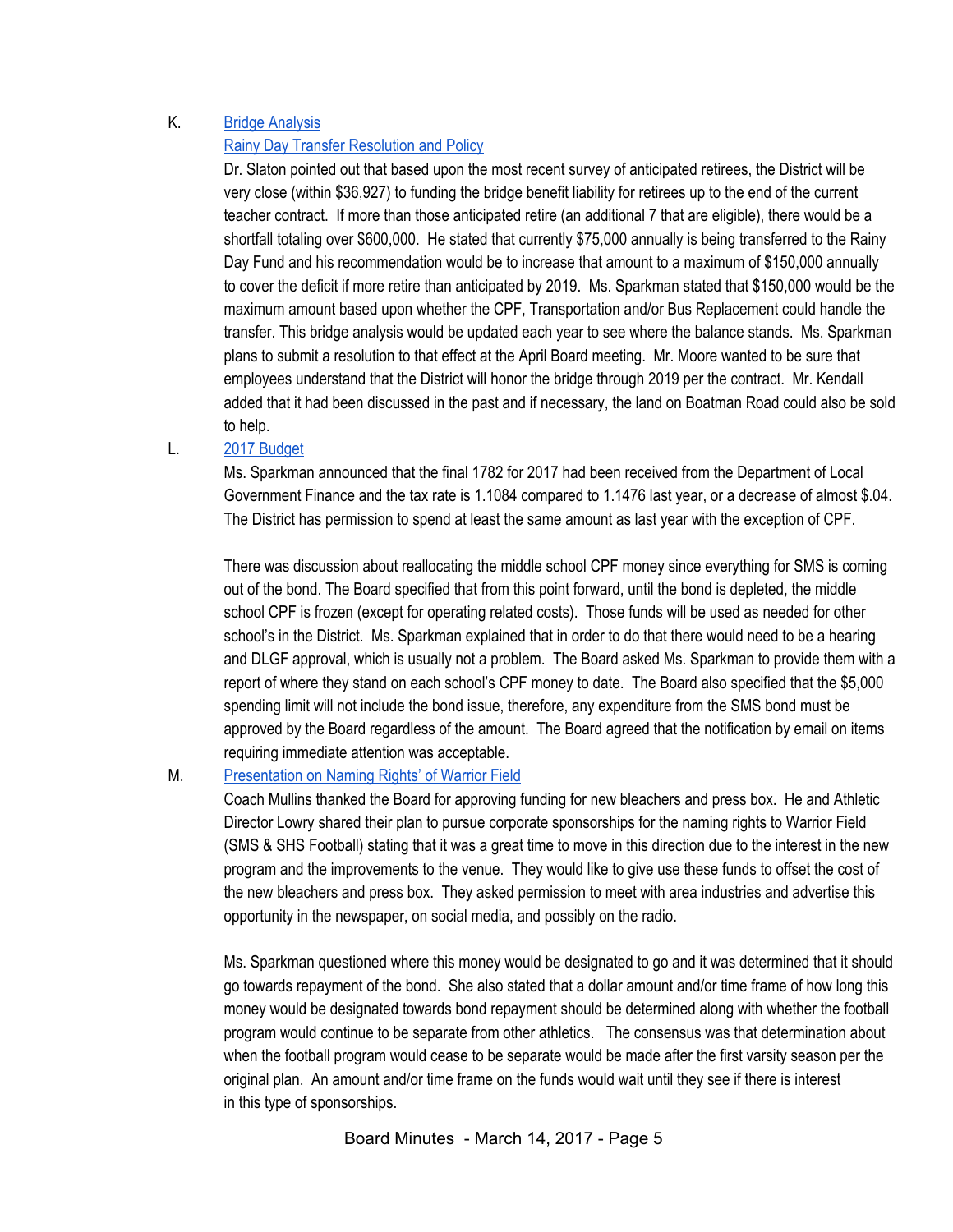Mr. Moore said that he was not a fan of commercialization of schools.

Mr. Mays voiced concerns about how this could affect booster clubs and other school organizations stating that businesses that donate a lump sum may not be willing to donate when asked by other organizations or sports programs. He noted that booster clubs do so much for students and he feared this could endanger their ability to do that. He also had concerns about small businesses spending \$500 for banners and then a larger business donating more money to have their name in lights.

Mr. Kendall applauded Coach Mullins for his willingness to use football monies to help where needed. He went on to suggest structuring different levels of sponsorships and dividing that money between sports. He added that a list of companies that donate larger sums of money could be created and those companies would be off limits for other donation requests for a year. Mr. Kendall stated that large companies could be approached about sponsorships with a minimum of \$5,000 - \$10,000 so as not to interfere with the donations smaller companies give to boosters. Mrs. Soloe felt the minimum should be more like \$10,000 for 3 years. Smaller businesses could still have banners with those funds going directly to athletics and the large sponsorships going to schools for other projects/needs.

Mr. Lowry stated his plans to offer alumni opportunities to support programs in Scott 2.

The Board gave Coach Mullins permission to see if there is any interest in this type of sponsorship. They asked him to be sure the terms of the sponsorships are clear and that the Board has the right to accept or deny any proposal.

## VIII. Operations

- A. Personnel Recommendations
	- 1. Retirement(s)
		- a. Kathy Miner SES 3rd Grade [Teacher](https://drive.google.com/file/d/0BxXvxnGh3EX1UnJpSmtzWGhqd1pDUUpFRUdmbkFWaUM1RG9B/view)
		- [b.](https://drive.google.com/file/d/0BxXvxnGh3EX1UnJpSmtzWGhqd1pDUUpFRUdmbkFWaUM1RG9B/view) Kathy Miner SES Spell Bowl [Coach](https://drive.google.com/file/d/0BxXvxnGh3EX1UnJpSmtzWGhqd1pDUUpFRUdmbkFWaUM1RG9B/view)

Dr. Slaton announced that SES 3rd grade teacher, Mrs. Kathy Miner, has decided to retire at the end of the school year after 20 years serving students in Scott 2. Mrs. Miner taught first, fifth and third grade during her tenure at SES along with serving as Spell Bowl Coach, Student Council Advisor, and Odyssey of the Mind Director. Dr. Slaton wished Mrs. Miner the best in retirement and thanked her for her years of service to students, Scott 2 and the community. He added that he looked forward to celebrating with all retirees at the Retirement Dinner on May 18.

- 2. Resignation(s)
	- a. Riley [Stollings](https://drive.google.com/file/d/0BxXvxnGh3EX1X21MWDlCRDJYRTMya2VhTnBmZEszck1FMDd3/view) SES 4 Hour Duty Aide
	- b. Cindy Howser SHS Boys' [Varsity/JV](https://drive.google.com/file/d/0BxXvxnGh3EX1OGcwUEdrUXpxNm8tcVV6bGxLMldGRGpiMDRz/view) Cheer Coach
	- c. Tristan Burr SHS Girls' 9th Grade [Co-Cheer](https://drive.google.com/file/d/0BxXvxnGh3EX1RTNWWGMtdjVzQlNDVWlwM0E0R1ZudTg1Qmxr/view) Coach
	- d. Dewayne Lord JES 5.5 Hour Custodian (Verbal) **- added 3-14-17**
- 3. ECA Recommendation(s)
	- a. [Brandon](https://drive.google.com/file/d/0BxXvxnGh3EX1OG5XLUdkdFdPR3YtZU0tem1YaVJFMlhsV2lJ/view) Jerrell SHS Boys' Soccer Coach
	- b. Larry Couch SHS Asst. [Softball](https://drive.google.com/file/d/0BxXvxnGh3EX1U3VwUFN1R3lUdHNzX2tqVk5hUmVOQXBlc3U4/view) Coach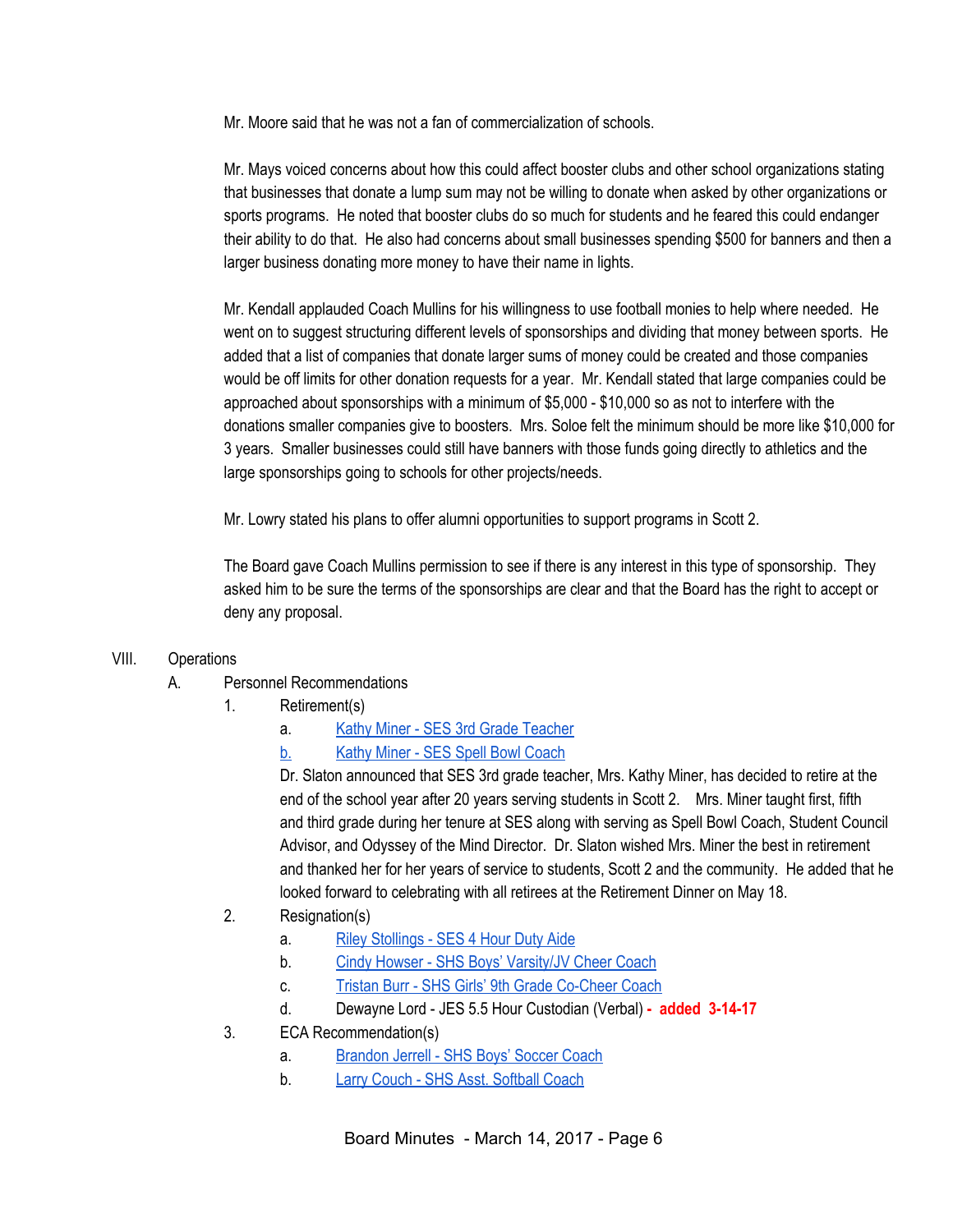- 4. Field Trip Request(s)
	- a. VFES 4th Grade Kentucky Science Center, [Louisville,](https://drive.google.com/file/d/0BxXvxnGh3EX1cDVtMEwzVmNJNmp2Wnc0U1pJV2NFTkRTY0Q4/view) KY, May 11
	- b. JES 3rd Grade Center for the Arts, [Louisville,](https://drive.google.com/file/d/0BxXvxnGh3EX1ZXJyNlJPUHc3VXBuWWlJRGF1UGpLNGU0RzN3/view) KY, April 11
- 5. [Permission](https://docs.google.com/document/d/14ZpBBadWRWdroEY4HYCuMFEtV6JeNc5iewJU6RYLOwg/edit) to Post
	- a. SES 3rd Grade Teacher (Beginning 2017-18)
	- b. SES Spell Bowl Coach
	- c. SHS Math Jumpstart Teacher
	- d. SHS English Jumpstart Teacher
	- e. SHS English Teacher (2 days/week during online summer school)
	- f. SHS Math Teacher (2 days/week during online summer school)
	- g. SHS Social Studies Teacher (2 days/week during online summer school)
	- h. SHS Science Teacher (2 days/week during online summer school)
	- i. SMS English Jump Start Teacher (4 days July 31-Aug. 3/ 2.5 hours)
	- j. SMS Math Jump Start Teacher (4 days July 31-Aug. 3/2.5 hours)
	- k. SES 4 Hour Duty Aide
	- l. SHS Boys' Varsity/JV Cheer Coach
	- m. SHS Girls' Varsity/JV Cheer Coach
	- n. SHS Boys' 9th Grade Cheer Coach
	- o. SHS Girls' 9th Grade Cheer Coach
	- p. SMS Girls' 8th Grade Cheer Coach
	- q. SMS Boys' 7th Grade Cheer Coach
	- r. SMS 6th Grade Cheer Coach
	- s. SHS Cheer Block Sponsor
	- t. JES 5.5 Hour Custodian **- added 3-14-17**

Mr. Moore asked if there was any data to show that the Jump Start programs were actually helping those students, stating that if it is not helping he did not see a reason to have it. He added that students should not be leaving the 5th/8th grades if they are not ready for the 6th/9th grade. Dr. Slaton stated that online summer school is for students who fail classes and the Jump Start programs are for students deemed capable to move on but are at-risk or could struggle for various reasons. He said that there is data to support the programs for those students who are still enrolled in Scott 2, however there are many students in these programs who move around from school to school making it harder to track. He also noted that the last few years summer school expenses have been fully

#### reimbursed

except for social security benefits.

Mr. Kendall asked how many students are held back in 5th and 8th grades compared to the number of students with failing grades at the end of the semester, stating that if students have two or more failing grades at the end of the semester and we are letting them go on, we are setting them up for failure. Mr. Rose stated that the effects of retention are marginal when students are retained later than Kindergarten or first grade. He said that though some students are not academically oriented to make good grades, they may still be showing growth. Mr. Kendall said we should be doing something different for those students, such as an alternative type school to teach vocational skills or giving them a leg up instead of letting them fail until they are old enough to drop out. Dr. Slaton stated that is something that could certainly be considered.

Board Minutes - March 14, 2017 - Page 7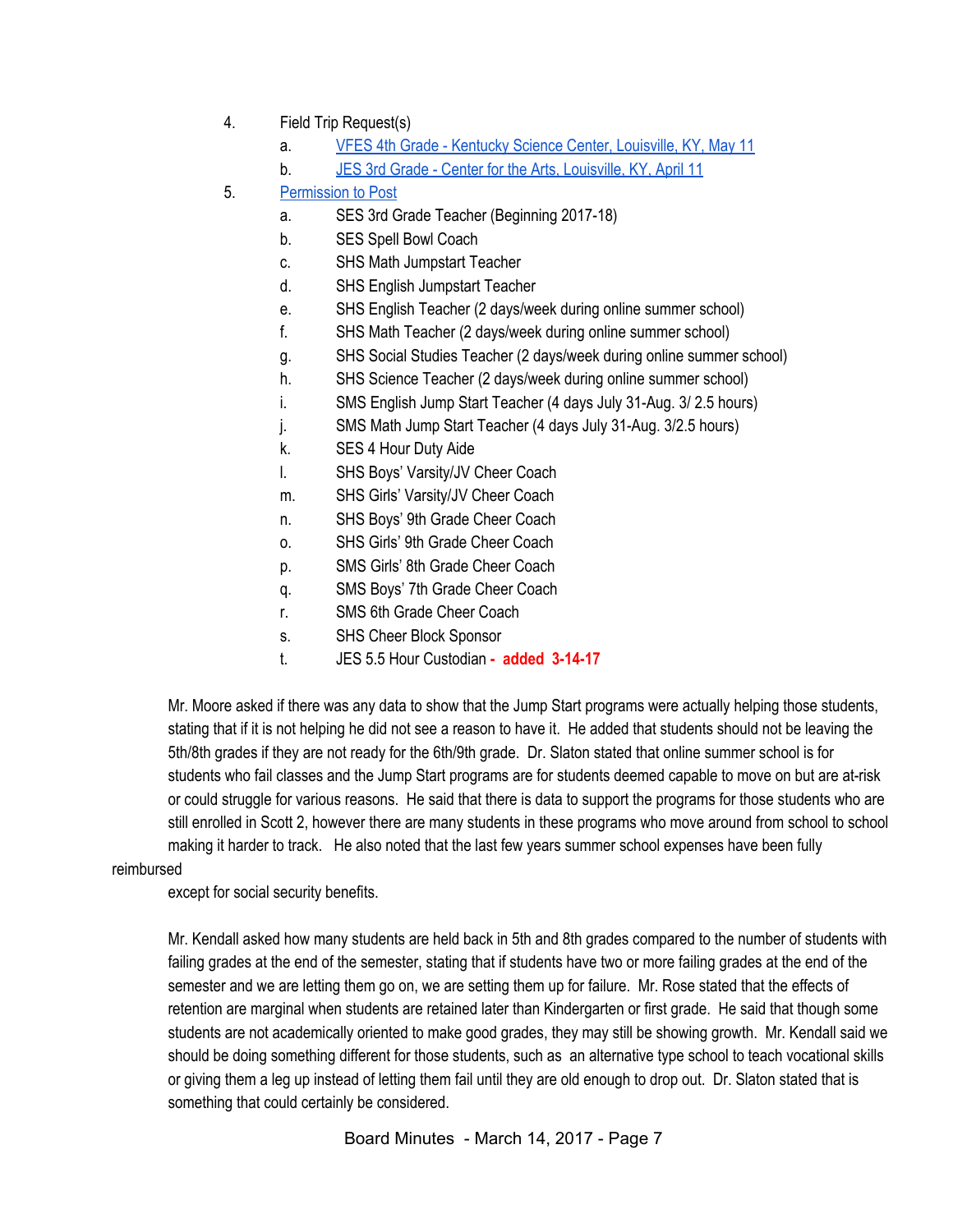Mr. Moore added that he also feels the freshman classrooms are large with academic classes being small when it should be just the opposite. He asked that the Jump Start postings be voted on separately.

Mrs. Soloe made a motion to approve all Operations with the exception of the Jump Start postings. Mr. Mays seconded and motion carried 5-0. Mrs. Soloe then made a motion to approve the Jump Start postings. Mrs. Roberts seconded and motion carried 4-1 with Mr. Moore casting the no vote.

#### IX. Policies

## A. Naming School [Buildings](https://docs.google.com/document/d/1n-ZOzOzNwkO63h4lClcu_rf_rCzJaAbZ082f17o7PA8/edit) or Facilities - Second Reading

The policy for naming school buildings/facilities was brought for a second reading and approval. Mr. Mays stated that while he had no problem with the policy as far as the criteria for naming, he was not a fan of the 20 year review limitation. He added that while he realizes that people today may not know some of those who have facilities named after them or why they were chosen to have facilities named after them, we should educate them as to what those people did rather than going back and renaming something after so many years (such as plaques with explanations, etc.). Mr. Moore agreed adding that girls' sports programs had a very difficult time getting started and the people who championed that were pioneers and should continue to be recognized. Mrs. Soloe remarked that it would be hard to take the name away for those people and their families. Mr. Kendall felt that a review would be a good way to change something if there was a situation when the community did not support that name or one of the people facilities are named after was involved in something unsavory. Other Board members felt that it would not be a problem to make a change under those circumstances. Mr. Mays added that with the current review policy the district might be stuck for a certain number of years before they could make a change that may be warranted. Mrs. Roberts made a motion to approve the policy with the exception of Section C. Mrs. Soloe seconded and motion carried 4-1 with Mr. Kendall casting the dissenting vote.

# X. Curriculum, Instruction & Grants

# A. [Elementary](https://docs.google.com/document/d/1l7XZLiRbIJ_TimW_pl1Cqh--BF4AbshMIY8WafH4Fus/edit?ts=58c82238) (K-5) Math Book Adoption -*Go [Math](https://docs.google.com/document/d/1l7XZLiRbIJ_TimW_pl1Cqh--BF4AbshMIY8WafH4Fus/edit?ts=58c82238)*

Mr. Rose told the Board that after a rigorous district-wide process, the decision was made to adopt HMH GO Math for the upcoming six-year cycle. He added that the material is technology rich, aligns with standards, and offers a lot of extras for intervention groups and high ability students. He added that parents will have the ability to get instructions on how to help their students with math via their iphones.

The cost per K-5 student is \$98.55 for the entire six-year period. Extra teacher resource kits for special education staff will cost \$450.55 each. HMH has agreed to waive shipping fees in the amount of \$10,872.59 and provide the ExamView assessment program at no cost. Mr. Rose is also requesting that we be allowed to pay in two or three installments instead of a lump sum upfront payment.

He added that it is important to make a decision ASAP in order to get new materials in the hands of teachers before summer break. Grade level teacher meetings are scheduled for May 23, 24 & 25 and we have arranged for HMH GO Math trainer to provide in-service during the sessions. We want to give our teachers every opportunity to prepare for a smooth transition to the new math program.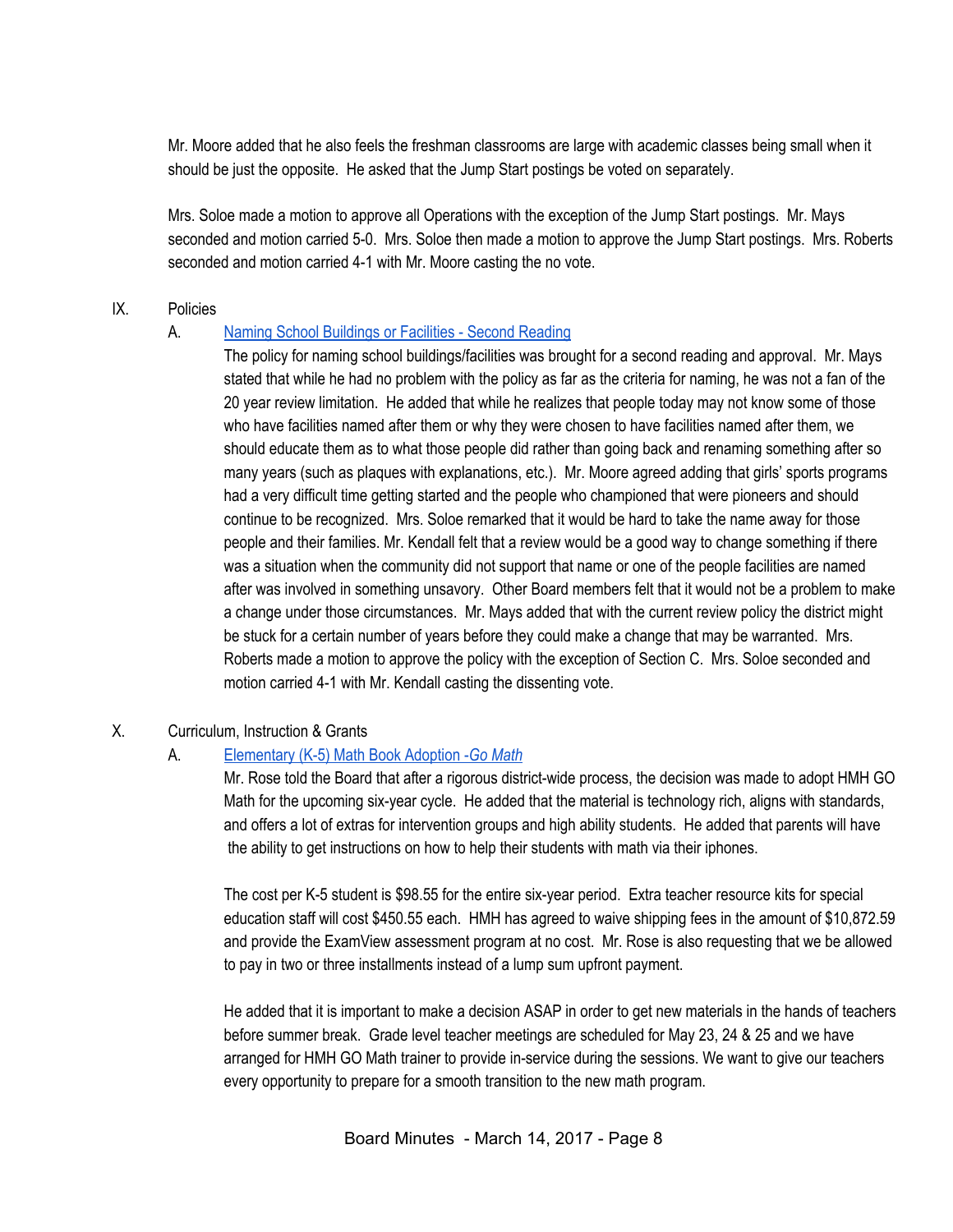Mrs. Roberts stated that she did not like Common Core math and asked how much of it was in this series. Mr. Rose said the series aligns with the newly adopted standards and there are some differences, however, regardless of our preference, that is what we are required to teach. He added that state tests are based on those same standards and if we are not teaching those standards we are handicapping students on the test. Mrs. Roberts cited a specific Common Core math example (estimate 234 + 123). She asked if that type of problem was in the curriculum. Mr. Rose responded that he wasn't sure; however, offered Mrs. Roberts the opportunity to review the materials. Mrs. Roberts indicated that she was not in favor of voting for a math program without a better understanding of the curriculum. She also indicated that she was more concerned of handicapping our children by not teaching simple real world math that they will need when they grow up versus focusing on teaching to the test.

Mr. Kendall asked about the financial impact on students and there was found to be little or no change from book rental last year. Ms. Sparkman did state that she feels book rental fees should be raised because the corporation does not break even now.

Mr. Mays made a motion to approve, seconded by Mr. Moore. Motion carried 4-1 with Mrs. Roberts voting against.

#### XI. Permission to Waive Fees

## A. Scott County Democrat [Jackson-Jefferson](https://drive.google.com/file/d/0BxXvxnGh3EX1Ykc3cGhFOEk0Y0QyXy1ETHpudGJibmgySGxZ/view) Dinner

Mr. Moore made a motion to waive rental fees for the Scott County Democrats to have the Jackson Jefferson dinner at SMS on 5-13-17. Mr. Mays seconded and motion carried 5-0.

## XII. Other Business

#### A. [Cards](https://drive.google.com/file/d/0BxXvxnGh3EX1RWhEb0tCd3BOeHU1dHk4SnpndzAtYmxIMmRB/view)

Dr. Slaton shared a thank you card from Regina Nichols and her family for remembrances sent after the loss of her father-in-law, Mack Nichols.

At this time Mr. Riley provided the quotes for tile in the two classrooms at LES. Ace Carpet & Flooring - [\\$7,137.60](https://drive.google.com/file/d/0BxXvxnGh3EX1bm9rcEVPdmZYZG9zaGxaYklpNGJVak1jQjBr/view) and [Rick](https://drive.google.com/file/d/0BxXvxnGh3EX1MGxMM0dITUdjZGdXQXMxZGtxSjY0R0o5alNj/view) & Jeff's Floor [Coverings](https://drive.google.com/file/d/0BxXvxnGh3EX1MGxMM0dITUdjZGdXQXMxZGtxSjY0R0o5alNj/view) - \$5,613. Mrs. Soloe made a motion to accept the quotes, seconded by Mrs. Roberts. Motion carried 5-0. Mrs. Soloe made a motion to award the job to Rick & Jeff's. Mr. Moore seconded and motion carried 5-0.

Mr. Kendall asked for a motion to accept quotes for the SHS Pole Vault from BSN Sports - [\\$17,943.46,](https://drive.google.com/file/d/0BxXvxnGh3EX1cW9UYTlJYll6eEdJcFNhV3dIS2pBbVc1ZG9F/view) Sargent [Distribution](https://drive.google.com/file/d/0BxXvxnGh3EX1Q0JGY2YxdFZadGFKQTV5WnU2MXhZRGhkdmE0/view) - [\\$15,391.85,](https://drive.google.com/file/d/0BxXvxnGh3EX1Q0JGY2YxdFZadGFKQTV5WnU2MXhZRGhkdmE0/view) and Gill Athletics- [\\$19,143.46,](https://drive.google.com/file/d/0BxXvxnGh3EX1bExyTk5IQVVMVnZIaFA2NXVVeVhSZ0VFZG1F/view) which was **added to the agenda 3-14-17.** Mrs. Soloe made a motion to accept seconded by Mr. Mays. Motion carried 5-0. Mrs. Roberts made a motion to award to Sargent Distribution. Mrs. Soloe seconded and motion carried 5-0. The Board asked that the old pole vault at SHS be moved to SMS in order for the middle school to use it this track season.